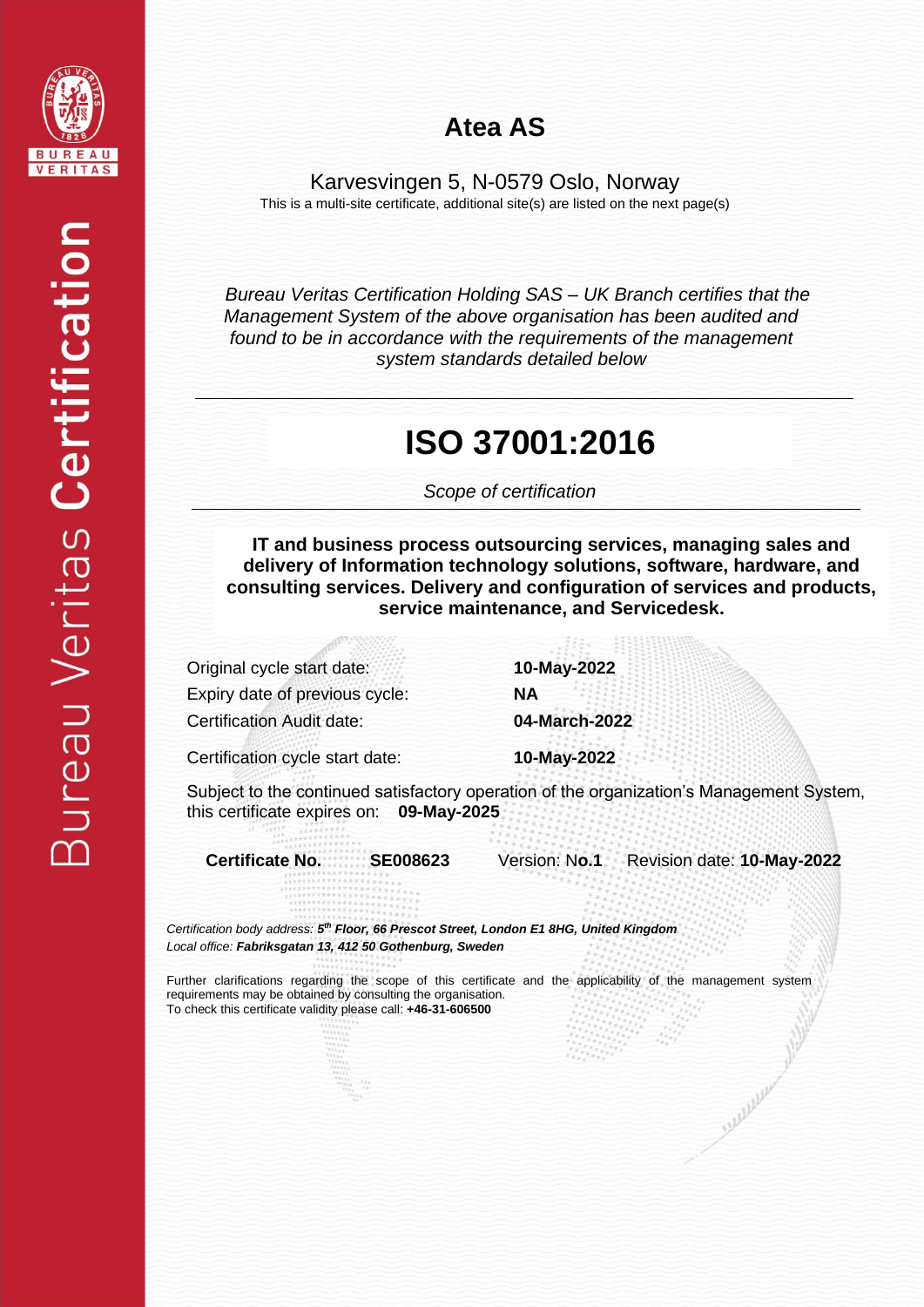

## **ISO 37001:2016**

**IT and business process outsourcing services, managing sales and delivery of Information technology solutions, software, hardware, and consulting services. Delivery and configuration of services and products, service maintenance, and Servicedesk.**

| <b>Site Name/Location</b> | <b>Site Address</b>                            | <b>Site Scope</b>                                                                                                               |
|---------------------------|------------------------------------------------|---------------------------------------------------------------------------------------------------------------------------------|
| Atea AS, Oslo HQ          | Karvesvingen 5, N-0579 Oslo                    | Deliveries of IT infrastructure<br>products, including hardware,<br>software, consultancy, maintenance<br>and related services. |
| <b>Region øst</b>         | Karvesvingen 5, N-0579 Oslo                    | Same as HQ                                                                                                                      |
| <b>Oslo Brobekk</b>       | Alf Bjerckes vei 10, N-0582 Oslo               | Same as HQ                                                                                                                      |
| Fredrikstad               | Gamle Beddingens vei 28,<br>N-1601 Fredrikstad | Same as HQ                                                                                                                      |
| <b>Hamar</b>              | Parkgata 83, N-2318 Hamar                      | Same as HQ                                                                                                                      |
| <b>Kongsberg</b>          | Skrubbemoen 3.<br>N-3619 Kongsberg             | Same as HQ                                                                                                                      |
| <b>Drammen</b>            | Grønland 61, N-3045 Drammen                    | Same as HQ                                                                                                                      |
| Sandefjord                | Tassebakkeveien 354,<br>N-3160 Stokke          | Same as HQ                                                                                                                      |
| <b>Arendal</b>            | Teknologiveien 5,<br>N-4868 Arendal            | Same as HQ                                                                                                                      |

**Certificate No. SE008623** Version: **No.1** Revision date: **10-May-2022**

*Certification body address: 5 th Floor, 66 Prescot Street, London E1 8HG, United Kingdom Local office: Fabriksgatan 13, 412 50 Gothenburg, Sweden*

Further clarifications regarding the scope of this certificate and the applicability of the management system requirements may be obtained by consulting the organisation.<br>To check this certificate validity please call: +46 requirements may be obtained by consulting the organisation. To check this certificate validity please call: **+46-31-606500**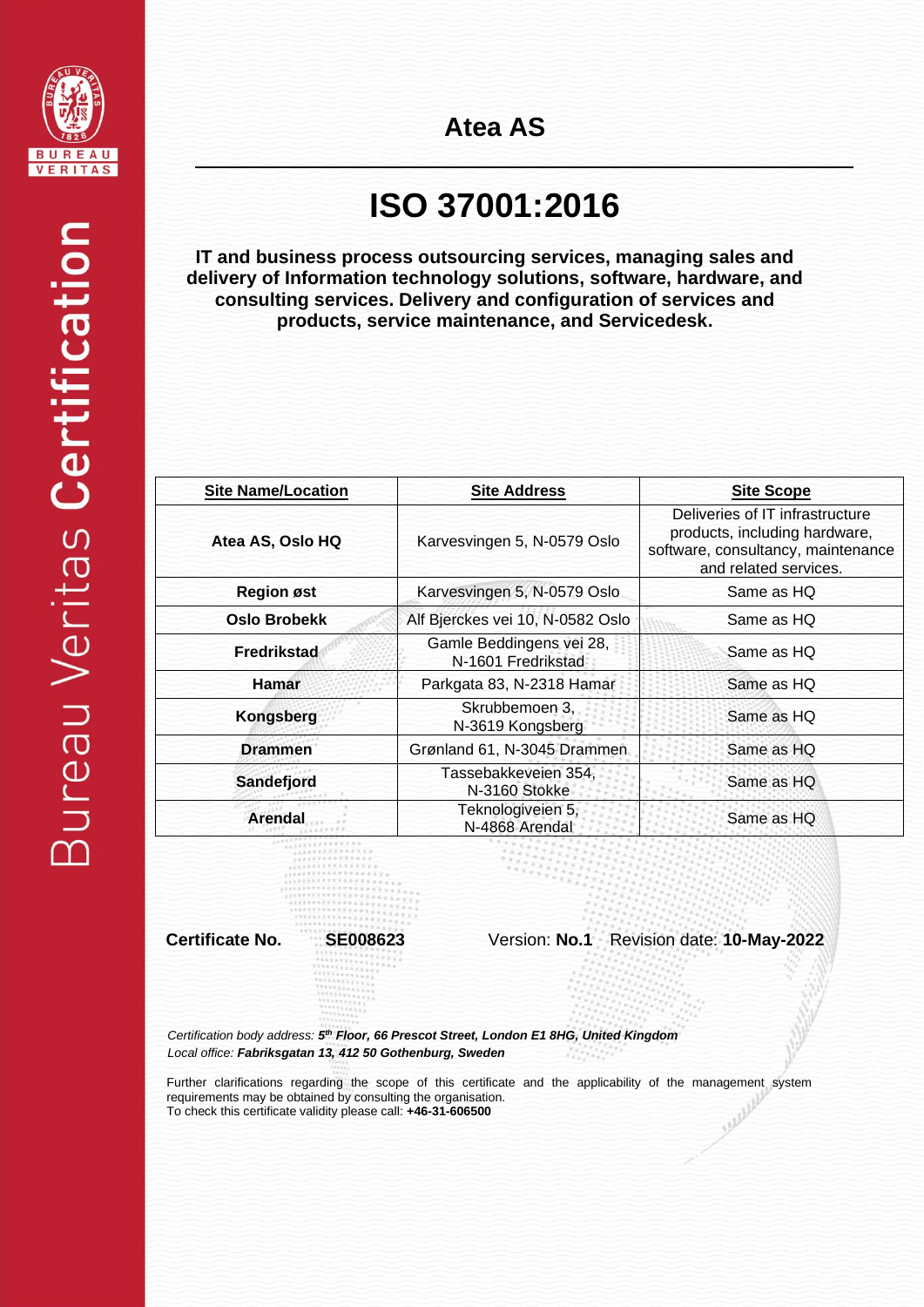

,

# **ISO 37001:2016**

**IT and business process outsourcing services, managing sales and delivery of Information technology solutions, software, hardware, and consulting services. Delivery and configuration of services and products, service maintenance, and Servicedesk.**

| <b>Site Name/Location</b> | <b>Site Address</b>                    | <b>Site Scope</b> |
|---------------------------|----------------------------------------|-------------------|
| Kristiansand              | Kjøita 19, N-4630 Kristiansand         | Same as HQ        |
| <b>Stavanger</b>          | Sentrumsvegen 10,<br>N-4055 Stavanger  | Same as HQ        |
| Haugesund                 | Kvaløygata 3,<br>N-5537 Haugesund      | Same as HQ        |
| <b>Bergen</b>             | Damsgårdsveien 135,<br>N-5160 Laksevåg | Same as HQ        |
| <b>Ålesund</b>            | Postvegen 17, N-6018 Ålesund           | Same as HQ        |
| Førde                     | Indre Hornesvika 1,<br>N-6809 Førde    | Same as HQ        |
| Fosnavåg                  | Svingen 6, N-6092 Fosnavåg             | Same as HQ        |
| <b>Kristiansund</b>       | Pilotveien 2,<br>N-6517 Kristiansund   | Same as HQ        |
| <b>Trondheim</b>          | Ranheimsveien 9,<br>N-7044 Trondheim   | Same as HQ        |

**Certificate No. SE008623** Version: **No.1** Revision date: **10-May-2022**

*Certification body address: 5 th Floor, 66 Prescot Street, London E1 8HG, United Kingdom Local office: Fabriksgatan 13, 412 50 Gothenburg, Sweden*

Further clarifications regarding the scope of this certificate and the applicability of the management system requirements may be obtained by consulting the organisation. Suppleting To check this certificate validity please call: **+46-31-606500**